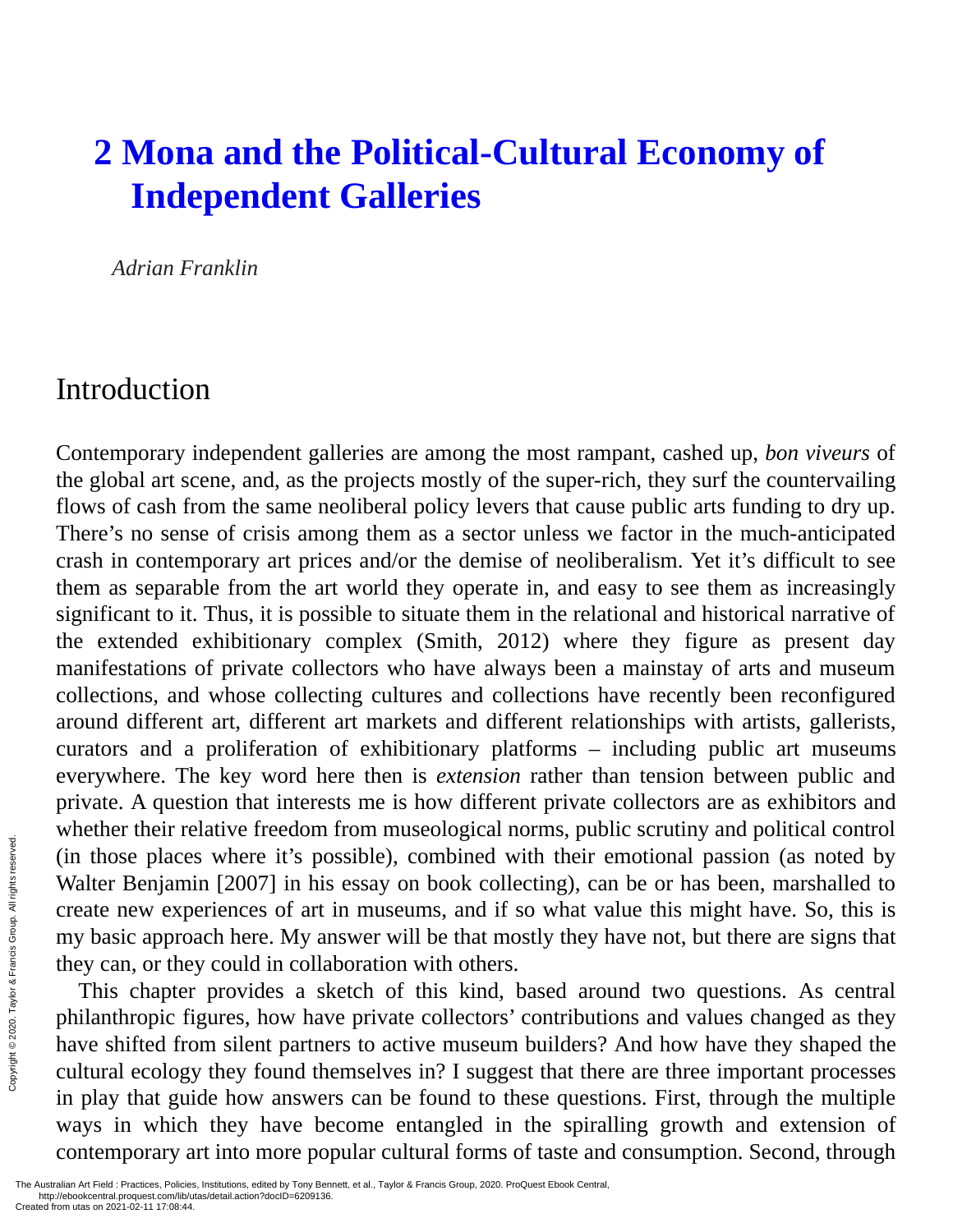the collaborative role they have played in experimenting with new exhibitionary platforms, and third by bringing contemporary art to new regions, places and communities that did not have them before.

The arrival world-wide of many new private museums has been breath-taking: there are now 317 (with active, living collector-founders), 70 per cent of which were built after 2000 and many more are anticipated (Larry's List, 2016). There are now 20 in Australia and eight in New Zealand and private collectors have opened museums of contemporary art in many more places where once there were none. For example, in November 2017 Indonesia's first museum of modern and contemporary art, Museum MACAN (Modern and Contemporary Art in Nusantara), the project of its owner Haryanto Adikoesoemo, will open in Nusantara, West Jakarta with Thomas J Berghuis (ex-Director of Chinese art at Guggenheim New York) as Director (Larry's List, 2016). Plans are afoot in 2019 for Taiwanese collector Pierre Chen to build a new private museum in the mountains outside Taipei (Larry's List, 2019). As a sector, they are characterised as much by their differences and variation as their commonalities but for reasons that will become clear, I shall concentrate mostly on their special if not defining association with contemporary art in the past 20 years or so.

#### *Typology*

So first, how different are they and what are the sources of their variation? Many, perhaps the majority of, private initiatives, are modelled in curatorial and experiential terms on conventional public museums (White Rabbit + Indigo Slam, Sydney; Tarrawarra, Victoria; The Long, Shanghai); others embody the more critical and radical stance of the not-for-profit art spaces – Mona (Museum of New and Old Art), Tasmania; DRAF (David Roberts Art Foundation, London; Museum of Everything, London) – which actively oppose convention in some way; while other owners in collaboration with key artists use their collections to become overt shapers/manipulators of taste, art markets and city art worlds (The Saatchi Collection, London; The Broad, LA). The latter are both examples of private museums that have invested heavily and support art in their respective cities/regions; while Mona, Sherman and White Rabbit bring international art into cities that might not have it, or so much of it otherwise. At another extreme, the public museum model is being reconfigured as 'art depots' and 'warehouse' concepts, as new private enterprises, in collaboration with city authorities, tap into the expanding sources of art in private collections to combine publicly funded storage and professional services (much in demand) in exchange for rights to exhibit to the public. The Public Art Depot which opened at the Boijmans van Beuningen Museum in Rotterdam in 2018, claims that for the first time, anywhere in the world, a major museum's entire art collection (not just a tiny fraction of it) will always be on public display (Kennicott, 2016; Harris, 2016; Bechtler and Imhof, 2014). As with Mona much of the taxonomy and chronology go, and while it does not have Mona's anti-museum pretensions, it is new in exposing the back rooms and back business – such as restoration, cleaning and other art care (core aspects of curation) to the public gaze. Experimentation of Francis Created from utas on 2021-02-11 17:08:44.<br>
Created from utas on 2021-02-11 17:08:44.<br>
Created from utas on 2021-02-11 17:08:44.<br>
Created from utas on 2021-02-11 17:08:44.<br>
Created from utas on 20

Most are strong institutions that are open and public facing. A few, such as the tax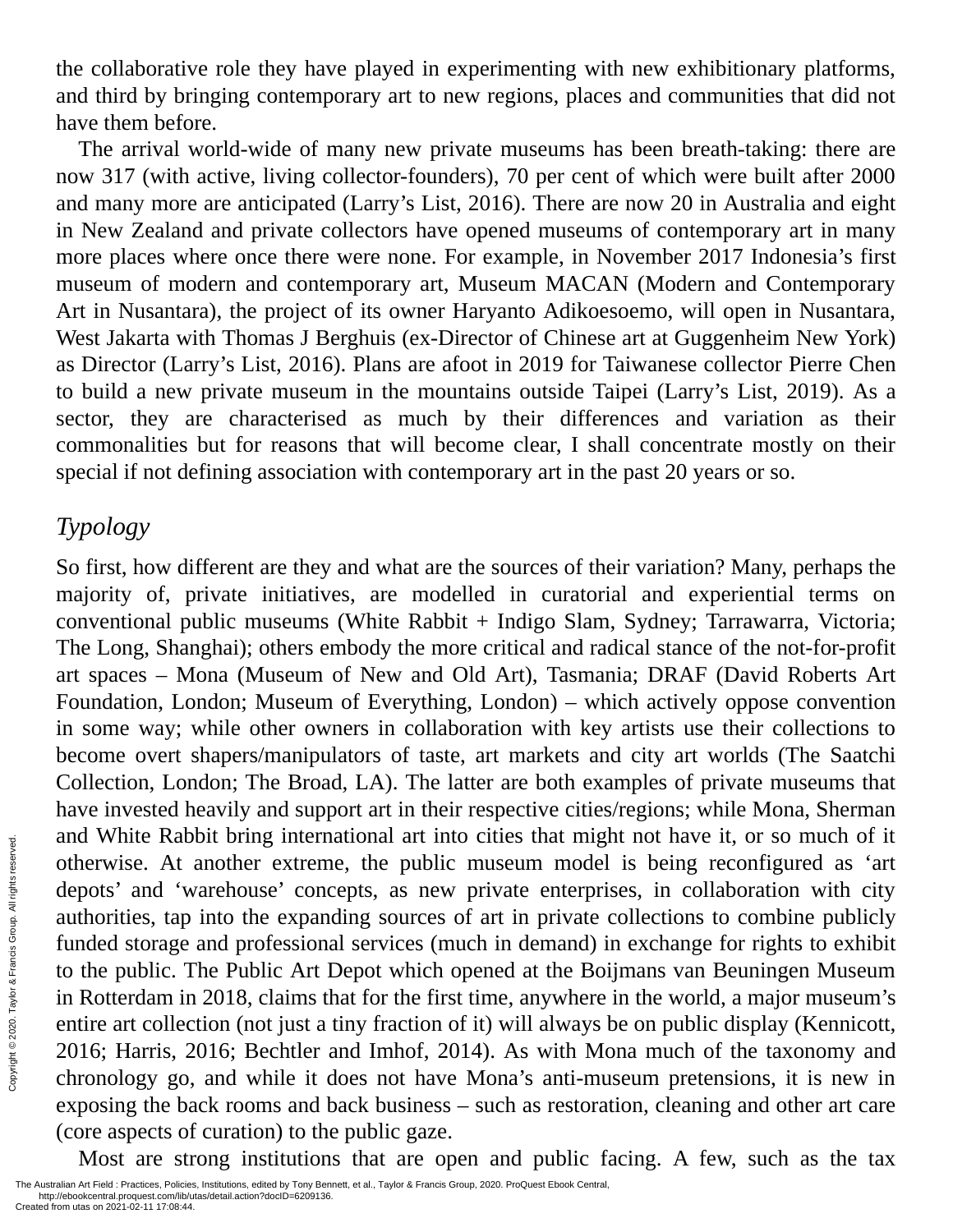sheltering antics of Peter Brand in the USA, mostly or often closed, have become public scandals. In sum, private museums do not inevitably oppose public museums in operation, function or exhibitionary strategy, though they are often a means of extending the work of the not-for-profit art spaces which operationalised critiques of the modern museum as a governmental, cultural-political project (Roberts, 1997; Smith, 2012; Franklin, 2000).

#### The Rise of Contemporary Art, its Collection and Display

Once an avant-garde, minor, oppositional and largely self-referential element of the art world, contemporary art became a dominant force, particularly after 2000, as a more mainstream and fashionable focus for social, cultural and political expression – high art-lite, as Stallabrass (2006) characterised it. Mathew Collings (2001) was even able to describe the UK as an 'Art Crazy Nation' and by this he meant crazy for contemporary art, suddenly. Since then there have been many changes in the way art has been collected and supported by the independents with implications for the relationships and exchanges between independent and public spheres of exhibition.

From around the art market crash of 1990, private art collecting changed profoundly from being spread across the mainstream historic periods of art, typically exhibited in major public art galleries, to a growing concentration on contemporary art. By 2014 90 per cent of the top 200 art collectors globally were collecting contemporary art as compared with only 58 per cent in 1990. All other period genres dwindled and have since dwindled even further. Auction sales in contemporary art increased by 24.2 per cent between 2012 and 2013 alone, totalling US\$3.39 billion and representing 44 per cent of Sotheby's and Christie's total 2013 sales (Deloitte, 2014).

The rising importance of contemporary art drove a collecting fever with such dramatically rising prices that after 2008 its status as a big-ticket investment for the super-rich was barely rivalled (Deloitte, 2014). It was simple: 'The Artnet C50 Index, which combines performance data from 50 top contemporary and post-war artists, advanced 434 per cent from the start of 2003 through 2014, beating most asset classes including gold, fine wine and stocks'. Deloitte showed that against the S&P 500's total return of 7 per cent, for 2014, contemporary art delivered compound annual returns of 15 per cent. By 2013, the world's population of Ultra-High Net-Worth Individuals (UHNWI) (holdings of US\$30+ million) reached an all-time high of 199,235 individuals with a combined wealth of US\$27.8 trillion. A new wave of collector art museums became a growing financial possibility when around 9 per cent of UHNWI's assets began to be held in art, most of it in contemporary art. The Australian Art Field : Practices, Policies<br>Created from utas on 2021-02-11 17:08:44.<br>Created from utas on 2021-02-11 17:08:44.<br>Created from utas on 2021-02-11 17:08:44.<br>Created from utas on 2021-02-11 17:08:44.<br>Create

Far from being driven by investment considerations, it seems that a passion for art and philanthropy had certainly not waned among those who became collectors. According to Deloitte (2014: 84) only 3 per cent of collectors'sole motive for buying art was investment, a point supported by Thornton (2008: 83) who reports widespread disapproval of speculation within the contemporary art world. For most (76 per cent), the primary motive was a mix of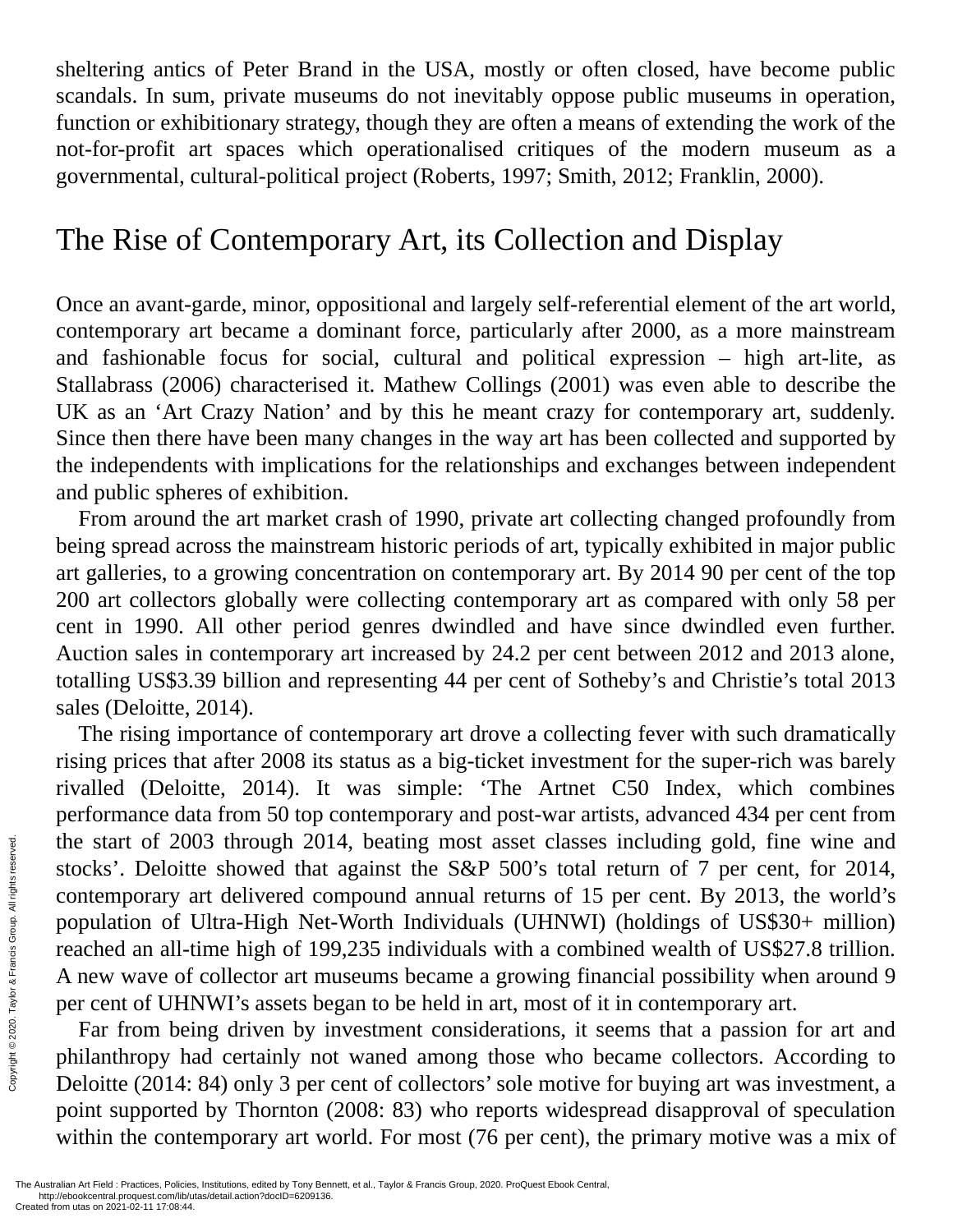passion and investment, while for 21 per cent of collectors the sole motive was the passion of collecting contemporary art. According to Art market monitor, 46 of the top 200 art collectors have acquired and operate their own exhibitionary space and according to a recent Larry's List survey of 3,400 major collectors, 37 per cent are active in public institutions and 12 per cent have opened their collection to a public online platform. Only 4 per cent of collectors state that tax breaks motivated them to set up their museums (Larry's List, 2016). According to Deloitte (2014) 'art and philanthropy' is a key area of concentration for one third of wealth managers in 2015.

The Report on Private Art Museums produced by Larry's List (2016) shows that the passion and enthusiasm of private museum owners is also particular and aesthetically focussed. Unlike Mona or White Rabbit, most tend to collect, commission and support a narrow range of artists in depth, often young and emerging artists from their region or nation. The in-depth regional patronage of artists provides the basis for involvement and exchange in wider, global exhibition, curation, loaning and other exchanges such as funding educational workshops and the travel of exhibited artists. Wang Wei and Liu Yiqia who established the Long Museum in Shanghai also reported how in China they struggle as inexperienced museum owners with professionally untrained staff and how training, advice and visits are among the things exchanged internationally across the public-private spheres.

Such attention from collectors of contemporary art pumped massive amounts of money into its production – globally – creating tensions with public galleries who lacked the space to exhibit the growing numbers of works loaned to them privately, or the resources to continue to collect contemporary art in-depth themselves (Falckenberg, 2014). Since the point of contemporary art was very much to be seen in its day, many collectors [and artists] wanting their works on view publicly began to look at other strategies for its exhibition (Bredin, 2010). Eli Broad is widely quoted as saying that if he had given his collection to a prestigious institution such as the MoMA in New York, '95 per cent would be in the basement. I want the work to be seen'. Schuker (2008) describes a 'firestorm over private museums' as collectors in the US abandoned public art museums – their traditional source of supply – and as massive extensions were built everywhere, to win them back. However, it also worked the other way, as Falckenberg (2014) observes: '[public museums] no longer want complete collections. Only a few works, or groups of works, are preferred. This is one important reason why so many private museums have emerged in recent years'. In many regions beyond the developed West, there were very few public galleries or not-for-profits to exhibit this art anyway. So, some of the first museums across Asia and the Middle East, for example, were pioneered by private collectors. This was aided by new tax breaks or development licenses from nations such as China who wished to augment the cultural content of its cities. Example the movement of the state of the state of the dustralian Art Field : Practices, Policies Created from utas on 2021-02-11 17:08:44. Created from utas on 2021-02-11 17:08:44.

From the 1960s onwards, Western contemporary artists had been an important source of criticism of public art museums, many setting up their own not-for-profit art spaces in conjunction with alternative/independent curators and private foundations such as Dia Art Foundation, New York. Donald Judd's collaboration with Dia, culminating in the Chinati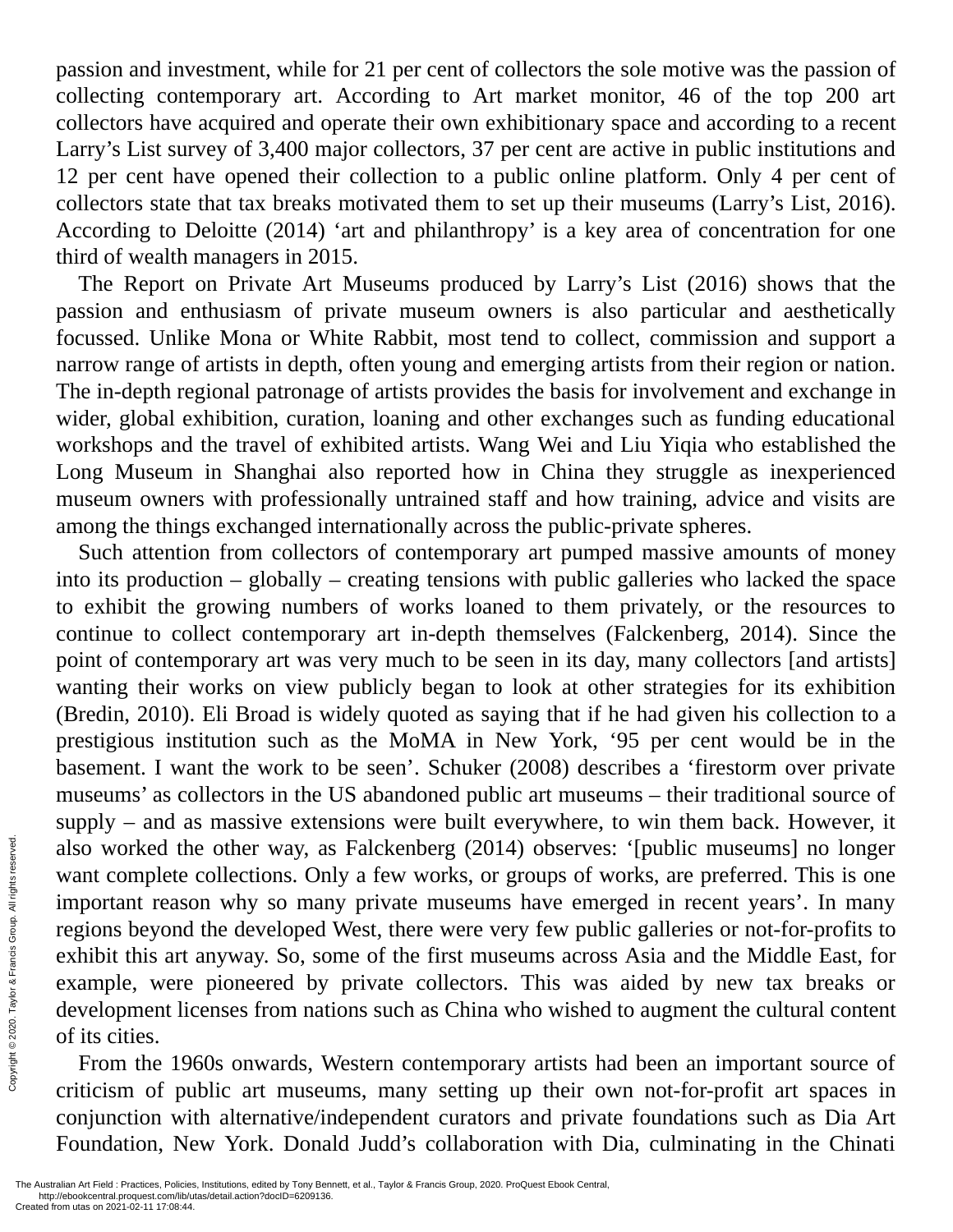Foundation in Marfa, Texas and after his death the Judd Foundation sites in New York and Marfa, established the significance of permanent installations for major artists whose work was strongly context bound with the circumstances and spaces of its creation (Stockebrand, 2010; Judd, 2016). Other artists (including Dan Flavin, John Chamberlain, Robert Irwin, Richard Long, Roni Horn, Carl Andre) came to Marfa and further established the notion of the artist curator/installer and the permanent installation of art. This was compounded in the UK for the YBAs generation, who took to curating and exhibiting their own shows in the wake of the near total collapse of the London gallery sector in 1990. Prior to the subsequent dramatic expansion and growth of contemporary art after 2000 therefore, an alternative exhibitionary and collecting culture was established among contemporary artists, with a variety of models and platforms, including the biennales, private gallery shows, pop-up shows and art fairs.

After 2000, celebrity contemporary artists and their galleries looked beyond the public art museum and especially to the new independent museums, once it became clear that the public sector were less able to provide optimum public exposure for ongoing commercial artist reputations. Exploiting super-rich collecting fever, henceforth they exchanged access to their best works for guaranteed exposure by private collector museums where alluring architecture was considered a bonus (Falckenberg, 2014; Gnyp, 2015). The hugely upbeat art fairs, biennales and festivals of this period allowed for commercial exchange and new alliances between collector-museum owners and the artists they were keen to collect. In these, artists negotiated more exhibitionary and curatorial collaboration and control than had been possible before. The new alliances offered collectors a more creative role than the hitherto silent partner arrangements of the Getty collecting era. Out of these new relationships, often forged in the festive exuberance of the biennale and art fair, the normative exhibitionary formats and didactic aims of most public museums could be and were challenged or by-passed. It would thus be premature to conclude that the historic connections between private collectors and public museums fell apart simply because the former had now built their own museums and different experiences of art. The evidence so far suggests the opposite.

Hanquinet and Savage's (2012) study of Belgian art museums demonstrated that a majority of visitors, regardless of social class, maintained an image of art museums as places of educative leisure. It revealed unexpected and new dynamics and change, and a growing taste for perspectives critical of conventional art museums (see also Stallybrass, 2006; Smith, 2009; 2012; 2015). As Hanquinet and Savage show, it was less the case that new tastes derived merely from 'social background', and more the case that they emanated from 'cultural and experiential' fields. Those attending other art institutions and art forms were looking for something beyond educational leisure and were finding it in a more distributed set of exhibitionary platforms, from art hotels, pop-up exhibitions, public spaces and bars (Hanquinet and Savage, 2012). Out of these new experiences and contexts new dispositions were discernible, combined with a renewed critique of the modern didactic museum as detached from its spectators and everyday life (Hanquinet and Savage, 2012: 52). Example the approximation of visitors, regency and the distance of  $2009$ ; 2012; 20<br>derived merely cultural and exploring for some set of exhibition<br> $\frac{1}{20}$  is the set of exhibition (Hanquinet and were discernible deta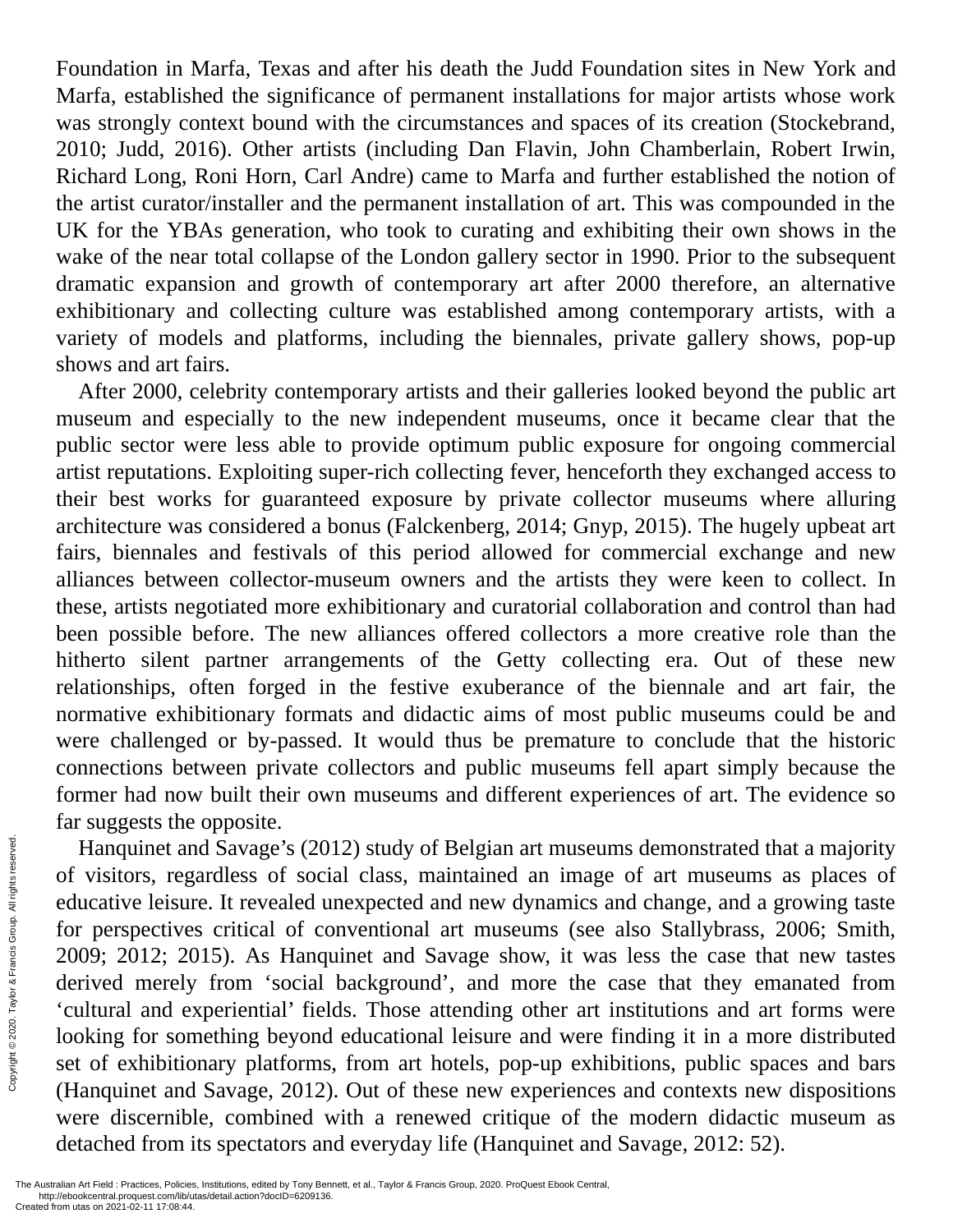Contemporary art itself formed a new connective tissue to important areas of contemporary life and reached out to new publics using less coded, more familiar techniques of popular culture, not least through advertising (Collings, 2001; Papastergiadis, 2012; G. Harris, 2013; Foster, 2015). Hal Foster's typology of contemporary art's main themes: the abject, the precarious, the traumatic, the archival and the lost, enabled him to argue that it tracks and comments on key experiences of contemporary life as a modified, caustic avantgarde. He argued that it reached out using techniques of 'mimetic exacerbation' and 'mockery' (also derived from the historic repertoire of public culture) directly to knowing, new audiences (Foster, 2015: 78–96).

Mona (see Plate 3) deliberately curated contemporary art to unleash this agency that is quietened wherever it is exhibited in emotionally tranquilised white cubes. It aimed to provoke and activate using a constant stream of arresting and astonishing art works, often very large, with movement/action/sound and smell. Mona hit on the idea of the human body, and the subjects of sex and death as highly inclusive themes, though they are also significant themes of much contemporary art, dealt with using grotesque realism (Connelly, 2003). At the same time, it removed anything that encumbered active emotional engagement: chronology, taxonomy, repetition as well as direction and instruction were removed. Works were theatrically lit to enhance their impact and paired with other art in juxtaposition, to effect that other theatrical trope: the dissociative disordering of the time of art. A well credentialed technique of carnivalesque theatre (Bakhtin, 1984; Bristol, 1983), this gives artists a compelling way of using elements of the past that can threaten, haunt and disturb more confident forms of power in the present. In doing this, Mona was also creating artistic expression itself. David Walsh (the owner of Mona) called Mona an anti-museum because it actively opposed and reversed many of the aims and practices of conventional art museums (Franklin, 2014). Mona also mocked the art world, art, artists and even its own art collection through its communications and catalogues in order to break down the aura of the museum (Roberts, 1997). Inciting visitors to laugh at art and artists brought the museum experience down to earth and knocked art off its pedestal. It was felt that by doing this it helped to reset the relationship between art and its public and permitted visitors to see art in a new way (Capon, 2013; Franklin, 2014).

# What Difference Does This Make?

While the social composition of Mona's visitor profile was highly stratified and dominated by the educated middle classes, visitor experience was far less socially stratified (Franklin and Papastergiadis, 2017: 9). Although 75 per cent of Mona's visitors were tertiary educated and 25 per cent non-tertiary, there was little significant difference in overall experience: 97 per cent of the tertiary educated said their overall experience was positive compared with 94 per cent of the non-tertiary educated. Example **What Diffe**<br>
Example **While the social**<br>
Example **While the social**<br>
Example **and Papastergia**<br>
and 25 per cent<br>
per cent of the per cent<br>
per cent of the I<br>
For those typers reserved. For those typer<br>
The Austral

For those types of experience where one might think, following Bourdieu, that middle-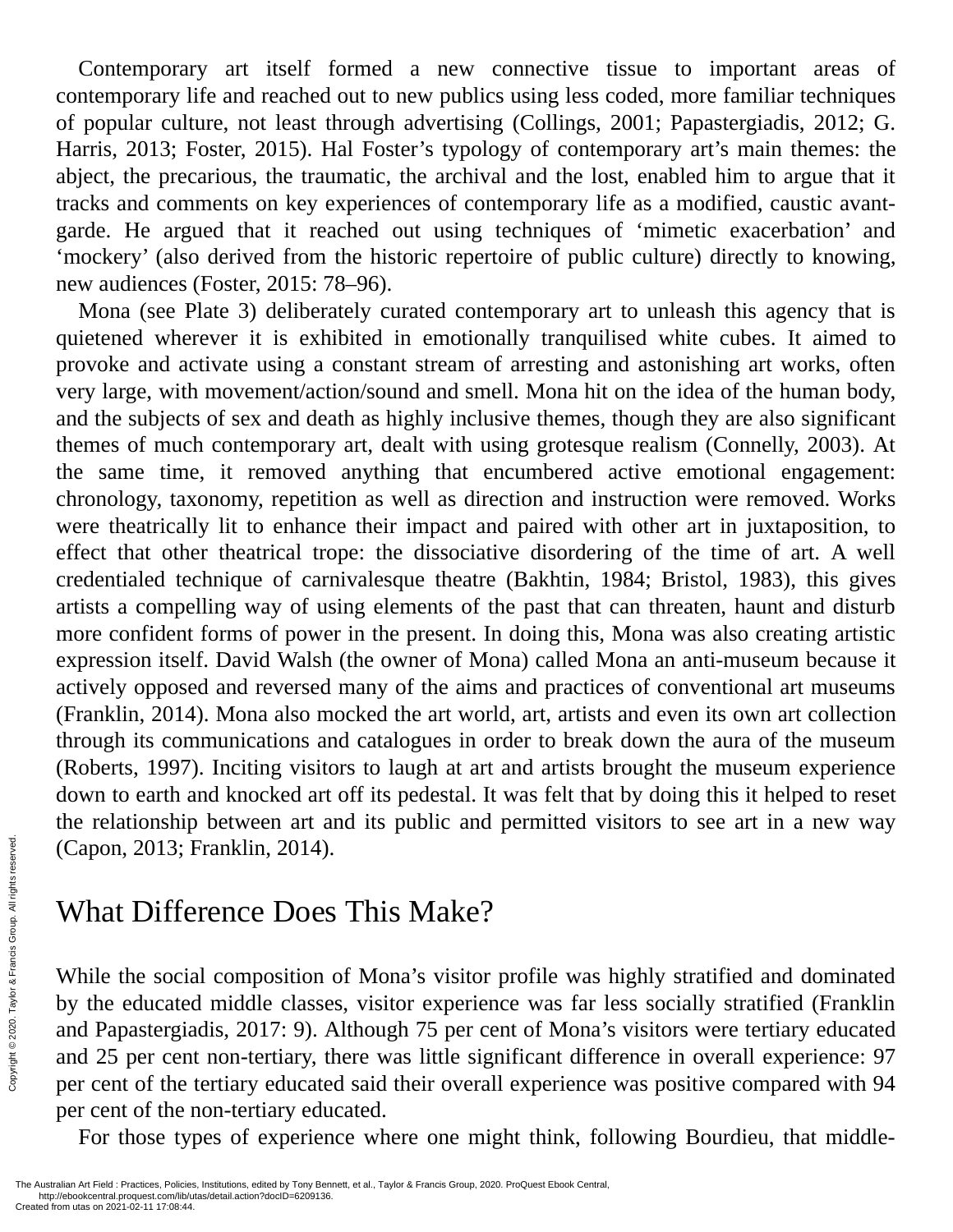class visitors had a far greater disposition and access to the art at Mona, the differences in their reporting of them was not always remarkably different from the non-tertiary educated. For example, 80 per cent of the tertiary educated agreed with the statement 'Visiting Mona has made me think about a lot of things' as compared with 79 per cent of the non-tertiary educated. Similarly, 82 per cent of the tertiary educated agreed with the statement 'My visit to Mona has enriched my life' compared with 74 per cent of the non-tertiary educated. Even with respect to the capacity to enjoy art, reported experiences at Mona do not support the dominant view that there is a gulf between the educated middle classes and the working classes: 77 per cent of non-tertiary educated visitors agreed with the statement 'Mona has increased my enjoyment of art' as compared with 78 per cent of tertiary educated visitors. Their experiences may not be the same, but they are not strongly polarised. If anything, new forms of pleasurable experiences to be had with art were forging a new kind of convergence (Franklin, 2014; Franklin and Papastergiadis, 2017) (see [Table](#page-6-0) 2.1).

*Table 2.1* Mona visitors' experiences of art

<span id="page-6-0"></span>

| 'Compared to other museums  at Mona'           |    | Tertiary per cent Non-Tertiary per cent |
|------------------------------------------------|----|-----------------------------------------|
| experienced art in a different way             | 95 | 96                                      |
| freer to choose their experience of art        | 87 | 89                                      |
| were more confronted by art                    | 56 | 56                                      |
| experienced different types of art more easily | 82 | 85                                      |
| increased enjoyment of art                     | 78 | 77                                      |
| made them think more                           | 80 | 80                                      |
| were more inspired                             | 78 | 74                                      |
| were more affected at                          | 84 | 74                                      |
| life changing experience                       | 20 | 30                                      |
| enriched lives                                 | 82 | 74                                      |

Source: Franklin and Papastergiadis 2016 pp7–10

# Extending the Exhibitionary Complex Spatially

In Western nations, as elsewhere, private foundations and museums are typically if not exclusively distributed into a wider range of community locations than most major public institutions and therefore should be seen to be filling in ecological gaps as much as competing. Along with the not-for-profits many private museums and foundations are located in peri-urban, lower-status locales. Thus, billionaire owners Kerr and Judith Neilson graced the (then) shabby streets of Chippendale, Sydney with the popular White Rabbit Gallery and now its extension, Indigo Slam – see [Figures](#page-7-0) 2.1 and [2.2](#page-8-0), a place where Neilson talks of taxi drivers refusing to go, even as late as 2007. The Zabludowicz Collection of Contemporary Art chose an old Methodist chapel in Chalk Farm, London, while DRAF is in a former carpet warehouse behind a charity shop 'on a grubby main drag' in Kentish Town. David Walsh chose to place Mona in Glenorchy where he grew up in social housing, a suburb in the top decile of socioeconomic disadvantage, and Haryanto Adikoesoemo has built Museum Exclusively dist<br>
Exclusively dist<br>
institutions and<br>
competing. Alo<br>
in peri-urban, letter (then) shabl<br>
now its extensic<br>
mow its extensing<br>
drivers refusing<br>
drivers refusing<br>
Art chose an ole<br>
warehouse behi<br>
chose to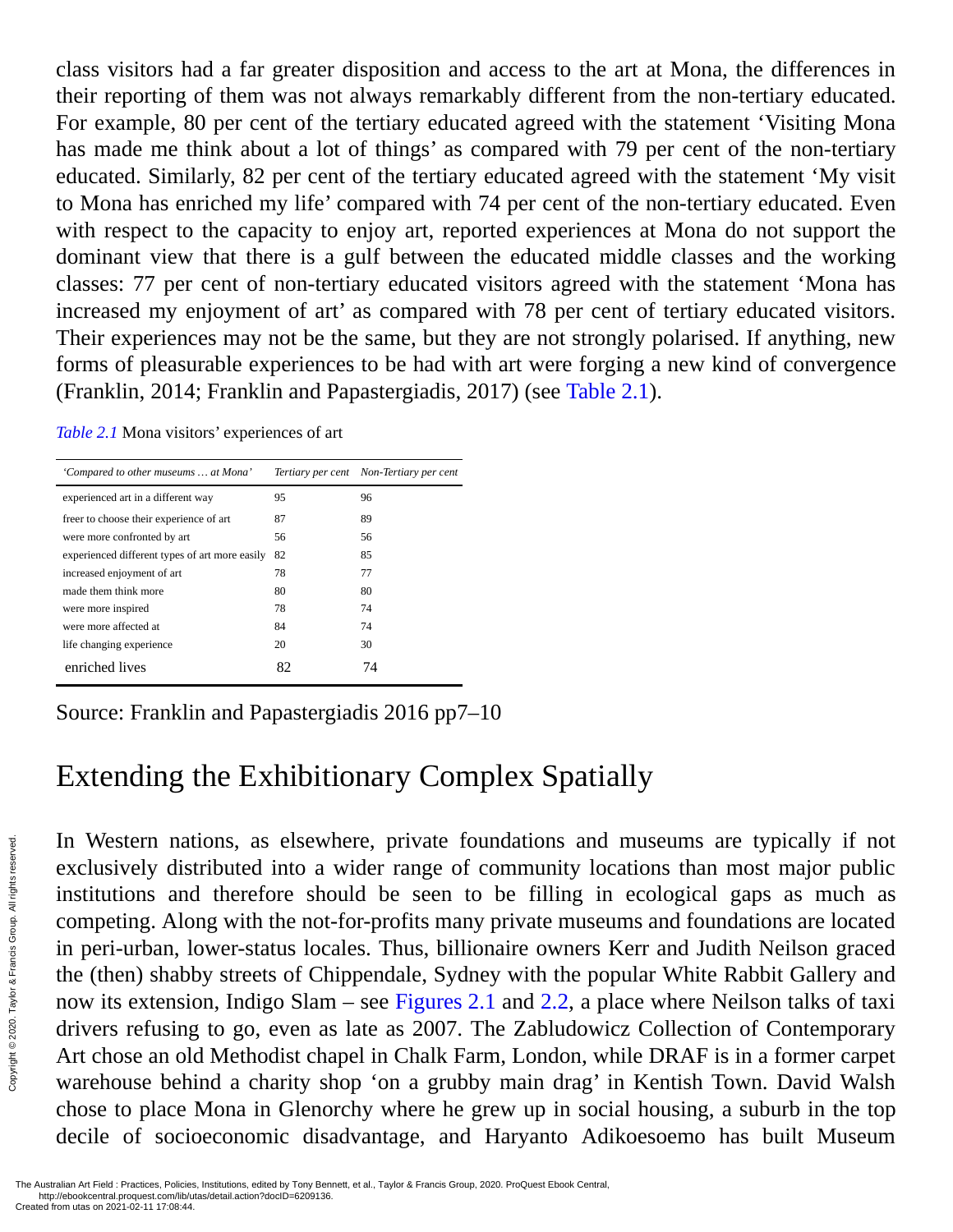MACAN, in Kebon Jeruk, West Jakarta – which is a decidedly low status and possibly even disreputable district. Others are established in rural areas (e.g. Kunstwerk, in Nussdorf, Germany) often linking up romantic movement upland trails in relatively poor agricultural districts, or in remote or island locations (the Bennesse Art Site on Naoshima, Japan, for example). Requiring touristic journeys involving separation from the everyday and demanding significant commitments of time, these locations are often deliberately chosen to foster receptivity to new ideas and enhance more sensual encounters with art  $-$  as well as bringing new business opportunities to depressed peripheral economies (Franklin, 2003, 2018; Smith, 2009). Similar spatial patterns can be found in the Middle East and other parts of Asia.

<span id="page-7-0"></span>

*Figure 2.1* A former Rolls-Royce showroom converted into an art gallery of Chinese contemporary art. White Rabbit, Sydney. Photo Adrian Franklin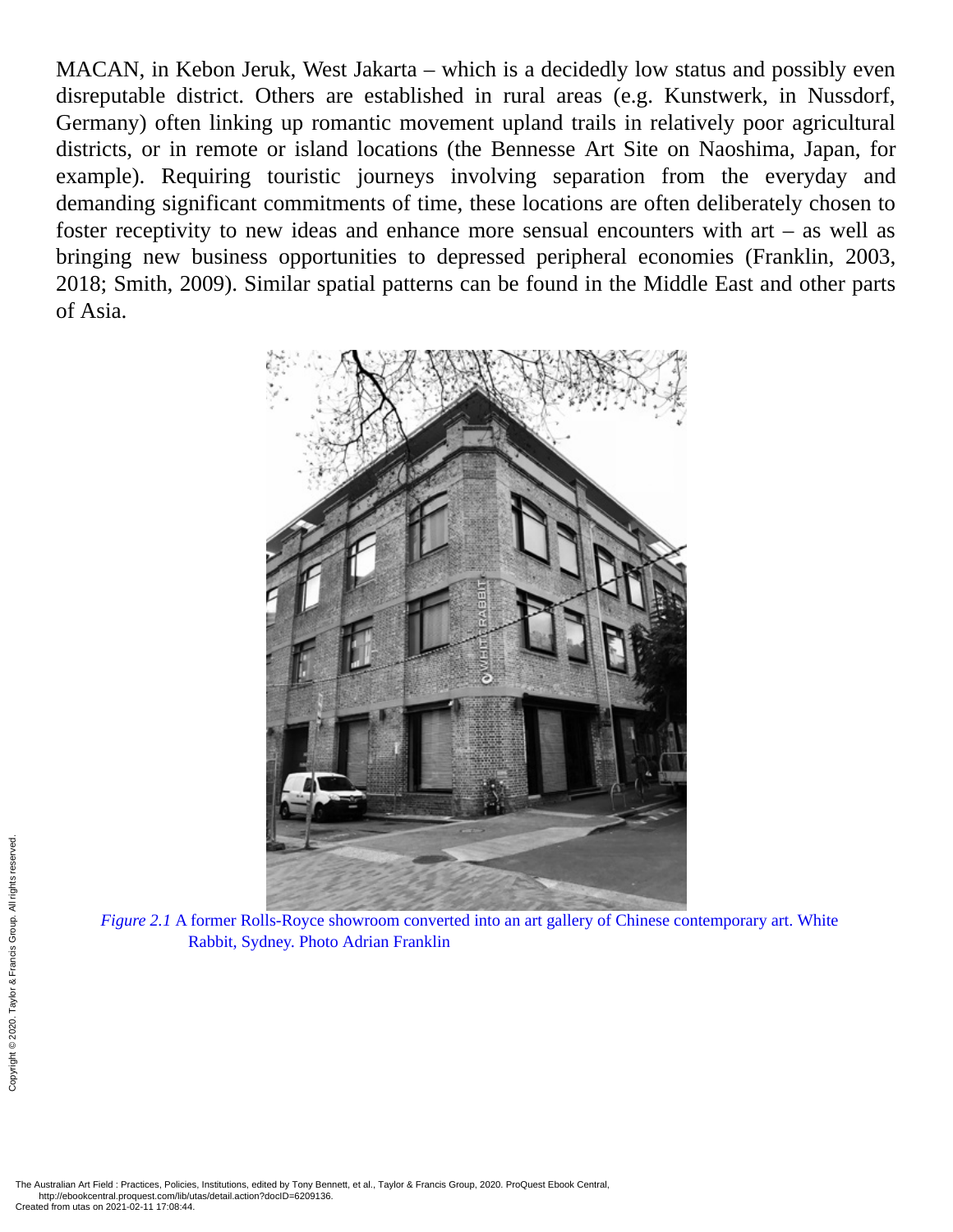

*Figure 2.2* Indigo Slam being inserted into a Chippendale terrace. Photo: Adrian Franklin

## <span id="page-8-0"></span>Impact on New Localities

A recent study of Mona was interested in whether it had an impact on museum-going among the residents of a city such as Hobart and the socially deprived, adjacent city of Glenorchy where contemporary art of this type and scale was new.<sup>[1](#page-12-0)</sup> There is a section of the local community in Glenorchy for whom Mona is variously experienced as strange, alienating, baffling and in some cases offensive (Booth et al., 2017). From our study of local residents in Hobart and Glenorchy we also know that more non-tertiary educated visitors (18 per cent) than tertiary educated visitors (12 per cent) only visited Mona once since it opened. This may suggest that some were curious but not lured into a further engagement with Mona's antimuseum. More significant, however, are the numbers of local residents that appear to have seen something of value at Mona. Among those from Hobart and Glenorchy who had been to Mona at least once, 63 per cent of the non-tertiary educated *had* carried on visiting Mona after their first trip there. Forty-nine per cent said they 'visit Mona regularly now' and 14 per cent said they visit it 'more than when it first opened'. Local visitation to Mona *is* dominated by those with tertiary education, as they do elsewhere. Among those from Hobart and Glenorchy who had been to Mona at least once, a higher proportion (76 per cent) of those with a tertiary education have carried on visiting Mona. Sixty per cent are now Mona Experimentation at least<br>
Experimentation of Created from utas on 2021-02-11 17:08:44.<br>
Created from utas on 2021-02-11 17:08:44.<br>
Created from utas on 2021-02-11 17:08:44.<br>
Created from utas on 2021-02-11 17:08:44.<br>
Creat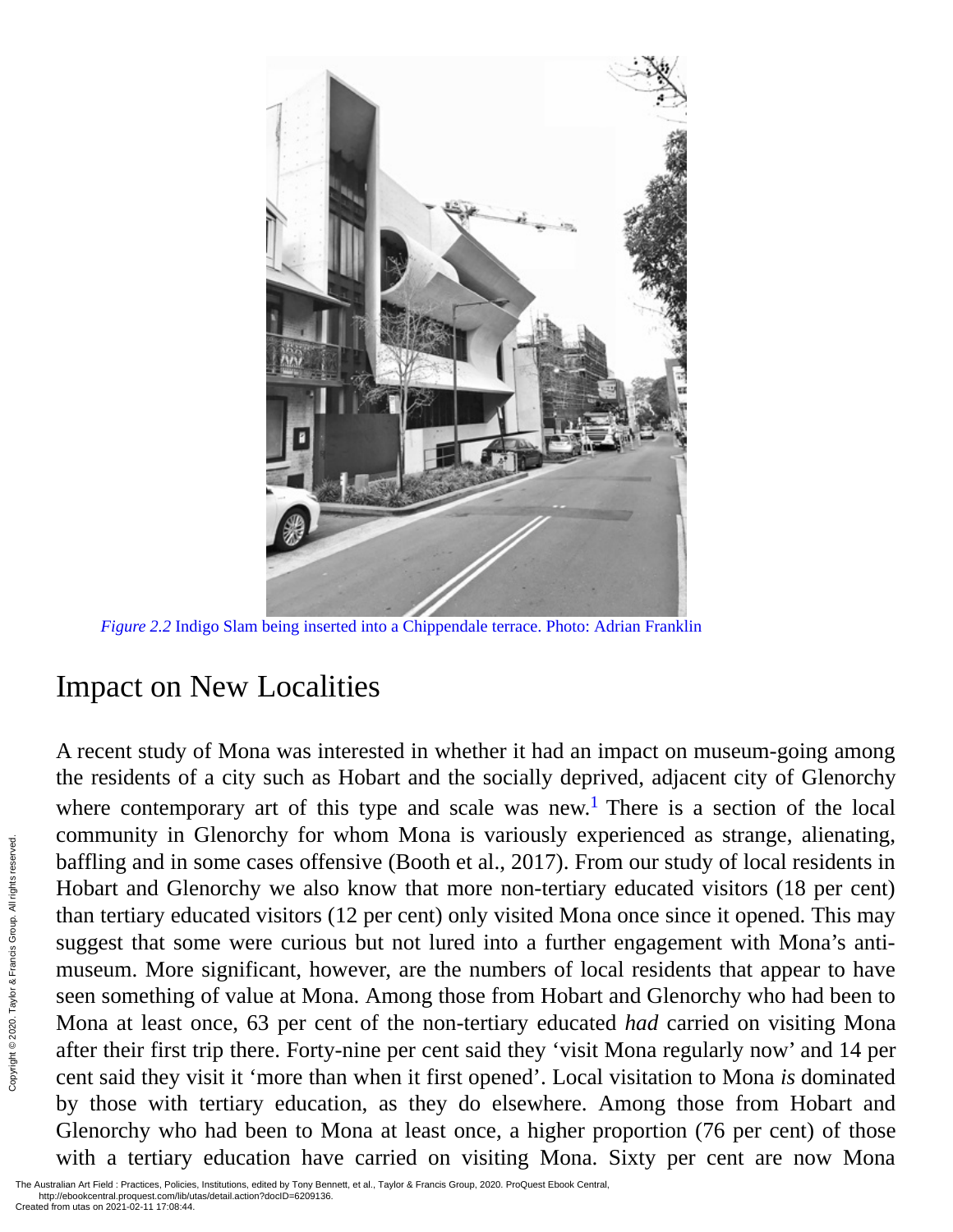regulars and 16 per cent visit Mona more frequently than when it first opened.

However, while the pattern of attendance may not have changed (tertiary educated people dominating the art-going public), arguably it is the *shape and proportions* of that pattern that are more critical when we judge whether a new museum has changed museum-going in any way. In 2009–2010 the Australian Bureau of Statistics found that 20 per cent of people with non-tertiary qualifications had attended an art gallery across Australia in the previous year. While only 44 per cent of Australians with a Bachelor degree had attended an art gallery in the previous year, 49 per cent of the non-tertiary educated population of Hobart and Glenorchy reported an engaged relationship with Mona (either visiting regularly since it first opened [38 per cent] or 'more than when it first opened' [11 per cent]). So, Mona can claim an attendance rate for its local non-tertiary educated citizens that exceeds the rate of those with bachelor's degrees nationally. Similarly, Mona's collection and exhibitions are rich in contemporary art, museums of which are typically less popular than traditional fine art galleries. To put *that* in context, a 2012 national survey in France found that while 23 per cent of the population had been to a museum of fine art in the previous 12 months, only 13 per cent had been to a museum of contemporary art (Bigot et al., 2013). By these measures Glenorchy now looks better than France. Since 2011 when Mona opened, only 26 per cent of Glenorchy's residents have never been to Mona. Of those who had been (74 per cent of locals), 41 per cent have become regular visitors and 16 per cent now visit Mona more than when it first opened. Put another way, we can say that by 2015, 31 per cent of Glenorchy's residents were regular goers and 12 per cent were going more than they were when it first opened – more than three times better than France.

Finally, we might ask what impact has all this going to Mona had? Does Mona contribute much to life in the two cities? We asked respondents how they would describe Mona's contribution to their city life on a scale from zero to ten. Eighty-four per cent of respondents ranked Mona's contribution as 6 or above with 40 per cent ranking it 10. This suggests that art museums (public museums as well as private collector museums) can (and should) be built in places of social disadvantage where their democratising impact can be impressive and not just in central city cultural precincts.

# Exchanges Between Private and Public

At the very point in September 2007, when Mona concluded several years of thinking and discussion about its museum aims, it is clear that it aimed to extend its impact beyond the museum walls and lead exchanges with public partnerships. These aims were clearly established in the following way (Fraser, 2013): Exchanges<br>  $\frac{1}{2}$ <br>  $\frac{1}{2}$ <br>  $\frac{1}{2}$ <br>  $\frac{1}{2}$ <br>  $\frac{1}{2}$ <br>  $\frac{1}{2}$ <br>  $\frac{1}{2}$ <br>  $\frac{1}{2}$ <br>  $\frac{1}{2}$ <br>  $\frac{1}{2}$ <br>  $\frac{1}{2}$ <br>  $\frac{1}{2}$ <br>  $\frac{1}{2}$ <br>  $\frac{1}{2}$ <br>  $\frac{1}{2}$ <br>  $\frac{1}{2}$ <br>  $\frac{1}{2}$ <br>  $\frac{1}{2}$ <br>  $\frac{1}{2}$ <br>

- Improvement to cultural facilities in Tasmania
- Cross-branding with Moorilla
- Educational facility for schools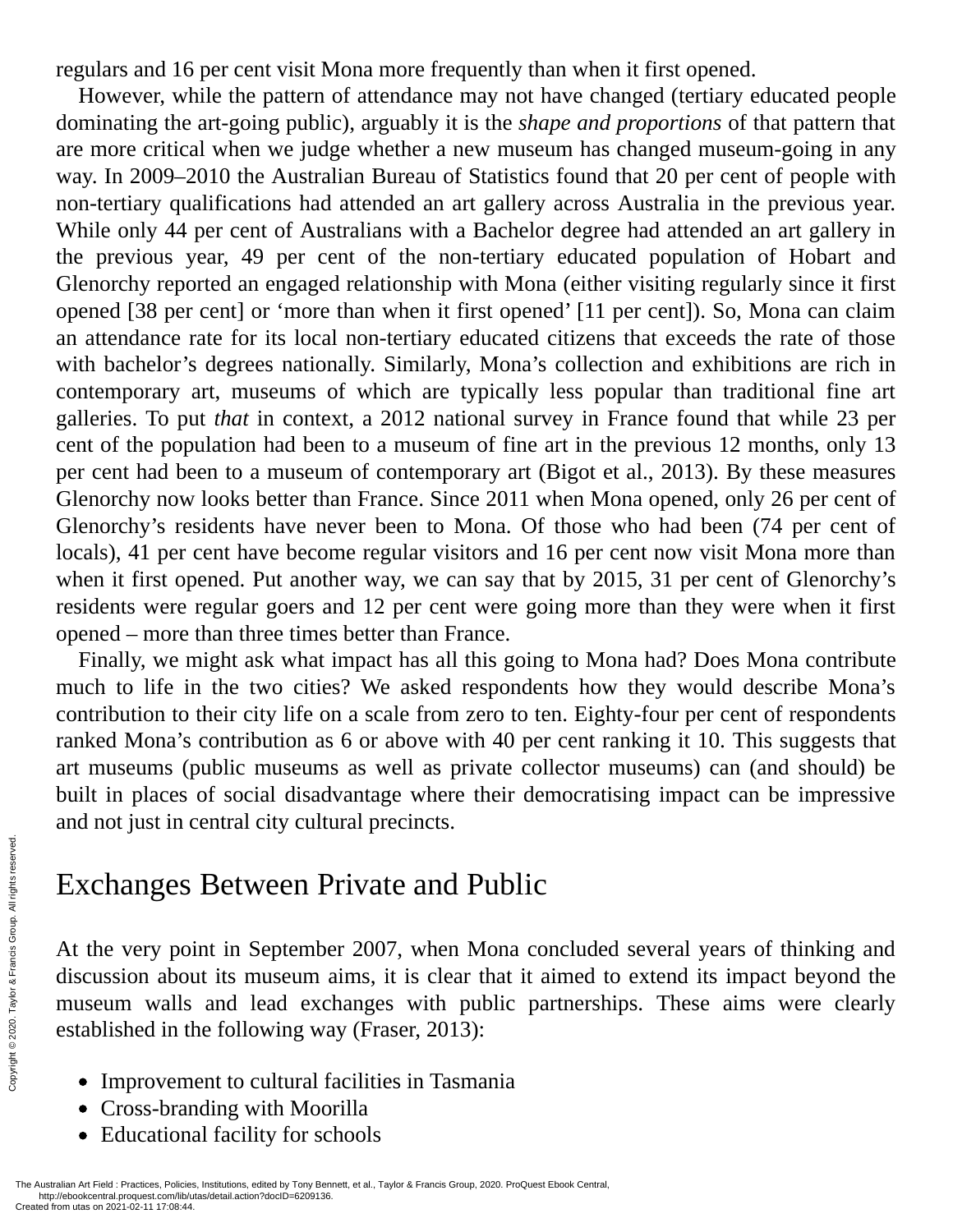- Academic resource and research facility
- Creative environment for artists/writers in residence
- Patronage of contemporary arts and culture
- Self-marketing: sufficient generator of controversy to continually engage media attention
- Put a rocket up public collections/generate Government interest in community driven projects with possible funding outcomes

All of these came to fruition in some way, but spectacularly so in the case of the last element. While Mona is widely credited with innovating its hallmark deployment of the 'festive register', the liminoid gallery space and a recombination of visual art with music, in fact, these originated from successful experimental collaborations with several public cultural bodies and across a range of public spaces. Until this experimentation proved successful its owner had favoured a far more serious intellectual tone (Franklin, 2014; 2019). The successful midsummer festival *Mona Foma* and midwinter festival *Dark Mofo* have been reported elsewhere (Franklin, 2014 and 2019, respectively).

Equally, the Venice Biennale inspired exhibition *Theatre of the World* (TOTW) was a collaboration with a state public institution, the Tasmanian Museum and Art Gallery (TMAG). In the eyes of TMAG Senior curator, Jane Stewart, this collaboration with an affluent and daring private collector museum brought four advantages. First, its star curator, Jean Hubert-Martin, gave more emphasis to the value of art objects in themselves and 'challenged the perceived barrier' at TMAG that their objects required very high standards of historical research before they could be placed in the public domain. These expensive and time-consuming processes prevented a large amount of its material from ever seeing the light of day and even its most exciting possessions remained unseen. Martin evidently trusted the public to find ways to engage with the objects in this exhibition, especially when they were allowed to resonate with other art objects and works.

Second, through this collaboration, a local municipal museum (and its public) was given unprecedented national and international exposure and experience through collaborations with an individual collector, a prominent French curator and star of the biennale circuits, with the Fondation Maeght in France and with two major national public galleries (the National Gallery of Victoria and the Art Gallery of New South Wales). The exhibition and its Tasmania curatorial team subsequently travelled to the private gallery, La Maison Rouge, in Paris, where they led a seminar at its opening.

Third, curators believed that a 30 million funding package for redevelopment related to their success with TOTW. It increased the confidence of government in supporting an institution consistent with what they hoped was Hobart's new-found reputation as an edgy arts city. In that process, TMAG was also remade in the likeness of Mona's darkened, sensual atmospherics. Which increased public interest. As Stewart (2016) observes, 'whether or not it was consciously acknowledged, our part in the "junking of the chronological corset" (to quote the title of one of the essays in the TOTW catalogue) must have given the impression With an individual<br>
the Fondation I<br>
Gallery of Vice<br>
Tasmania curate<br>
Paris, where the<br>
Third, curate<br>
their success v<br>
institution cons<br>
arts city. In that<br>
atmospherics. Was consciousl<br>
quote the title c<br>
The Australia

The Australian Art Field : Practices, Policies, Institutions, edited by Tony Bennett, et al., Taylor & Francis Group, 2020. ProQuest Ebook Central, http://ebookcentral.proquest.com/lib/utas/detail.action?docID=6209136.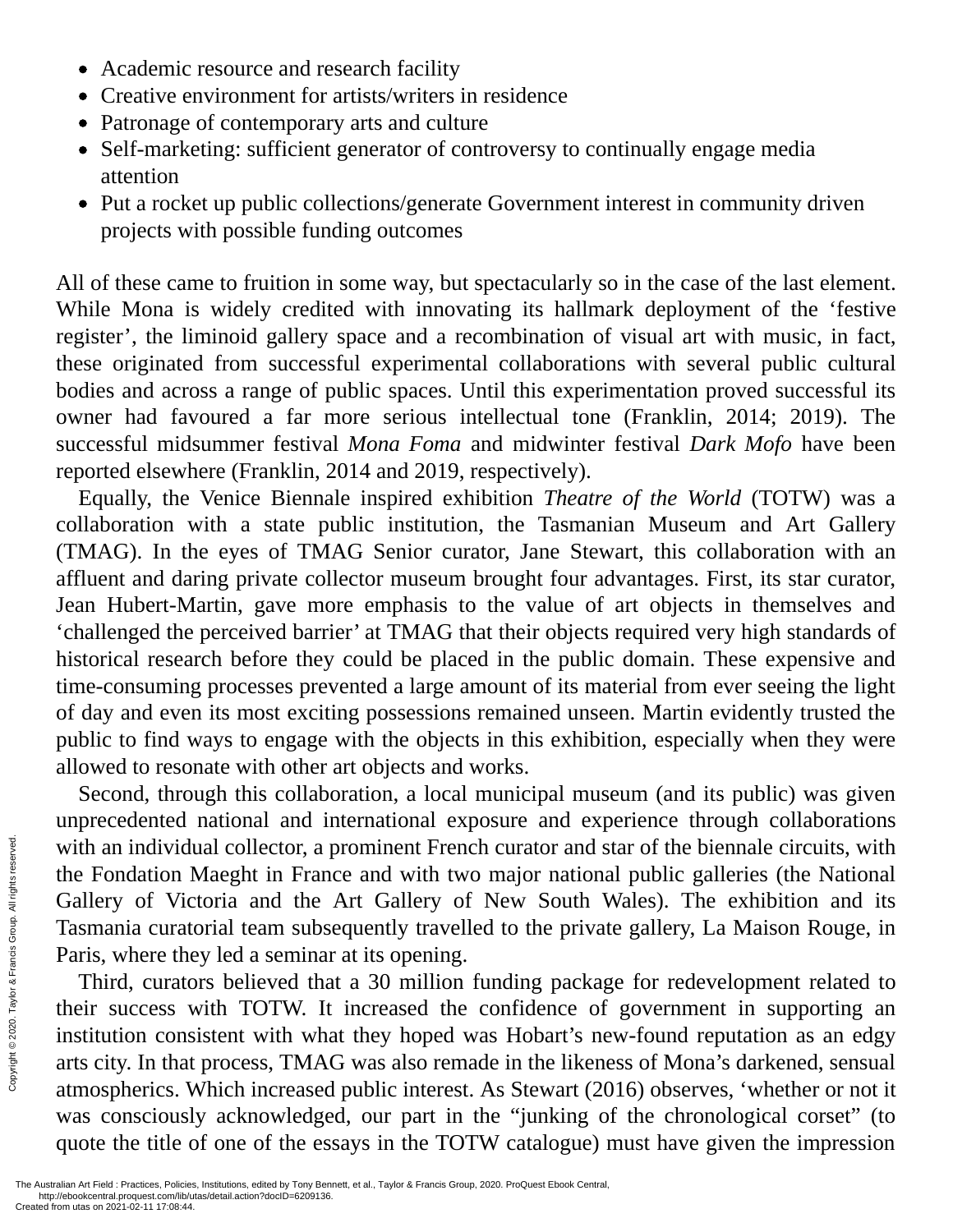that TMAG was open to "stepping out"'.

Fourth, their experience set TMAG on valuable new directions. With its new international connections, with its increased traffic in cultural tourism and media interest for Tasmania; and a new-found openness to new models of working and working with others it was able to:

- nurture the new contact made with European historians, curators and collectors;
- run with the world's response to Tasmania and its public collection;
- reach out to the influx of art tourists to  $-$  and media interest in  $-$  Tasmania that Mona has inspired;
- remain open to a visual and museological debate about the role of public museums in today's busy and ever-connected 'theatre' of a world.

Mona may or may not be an exceptional case here and this is especially apparent in the assembly of major exhibitions. The flow of exchanges between the Sherman Contemporary Art Foundation and public institutions in Sydney has been continuous as it pursues its focus on 'private funding in public spaces', recently staging the equally successful *East Meets West* at the Art Gallery of New South Wales, where its historic focus on Asian art chimed with new aims of the AGNSW. A collaborative, public meets private approach is built into its very practice as a foundation (Sherman, 2009). For example, international curators are invited to take a single artist from their collection and research other collections nationally and internationally in order to identify and access significant related works by the same artists for new exhibitions (Heckmuller, 2014: 15).

Equally, the summer season of major exhibitions in Australia, 2015–2016 demonstrated an extraordinary mix or public-private exchange. Gilbert and George at Mona, Grayson Perry at Sydney's Museum of Contemporary Art (MCA), and Andy Warhol and Ai Weiwei at the National Gallery of Victoria (NGV) were heavily dependent on private collaboration and enthusiasm. Equally, 52 per cent of private museums exhibited works from other collections in 2015 and for 20 per cent of them borrowed works constituted more than half of the works exhibited (Larry's List, 2016: 40). While such sketches of collaboration and exchange are possible, details of the iterative unfolding of collaboration work, exchanges of practices and values, adoptions, failed and successful experiments, negotiations and new partnerships are never routinely documented, seldom reported and rarely researched. This is clearly a field of research than can and should be developed in the future.

## Conclusion

Independent galleries are widely perceived as deeply problematic (Hatton and Walker, 2000; A. Harris, 2013; Miles, 2013): it is alleged that they vie for sovereignty over cultural authority, they threaten to undermine the capacity of public art museums to deliver on their core responsibilities (especially in the field of contemporary art) (Schuker, 2008), and they deepen the marketisation (and manipulation) of all relationships within the art world and with Francisco Created from utas on 2021-02-11 17:08:44. Created from utas on 2021-02-11 17:08:44. Created from utas on 2021-02-11 17:08:44.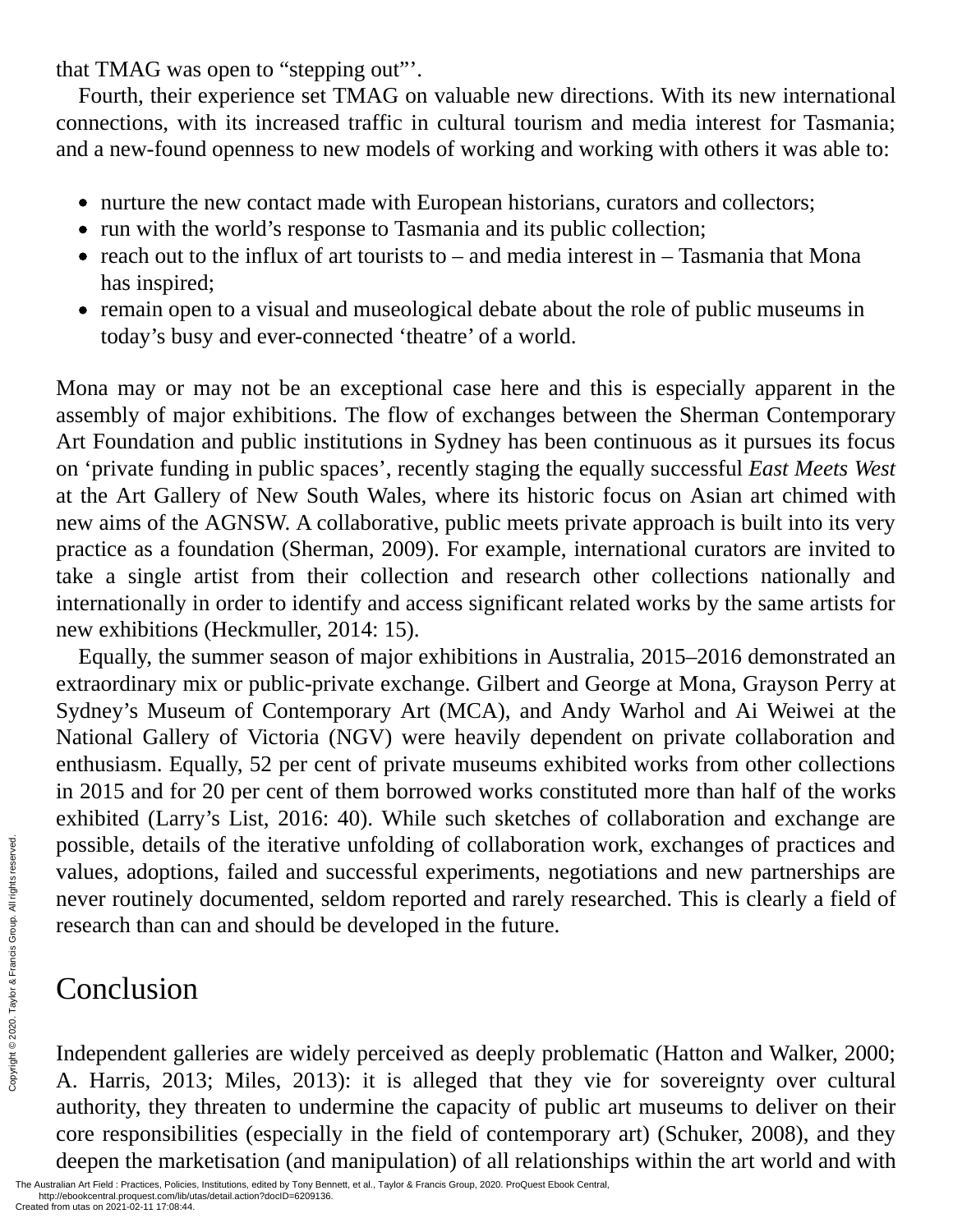art publics (Ellis, 2008; Smith, 2009; A. Harris, 2013; Hatton and Walker, 2000; Miles, 2013). While this chapter acknowledges the truth of these claims, albeit that some of them are exaggerated, it also shows that these impacts belong to a much wider series of changes in the social and commercial life of contemporary art, where, in fact private collectors and their museums are still an integral part of the extended exhibitionary complex. The chapter has shown that they are very far from their characterisation as neoliberal successors to the public museum. The paper argues that there has been a shift in the role that collectors play in this complex, from silent partners to active museum builders and from supporters of the conventional modern museum to facilitators of alternatives to it (though many remain conventional too). Some, such as Mona, have framed new museum aims around a longstanding artist-led critique of the art museum. It has sought to change the experience of art and to alter the hierarchical and authoritative relationship between the museum and its publics as well as experiment with making art more accessible and pleasurable. While seeking to oppose convention in a lively way, Mona, alongside the majority of other independent galleries, is actively engaged with many other public museums in a complex of exchanges and interdependencies that looks set to continue.

#### **Notes**

<span id="page-12-0"></span>1 Franklin, A., O'Connor J. and Papastergiadis, N (2012) 'Creating the Bilbao Effect: MONA and the Social and Cultural Coordinates of Urban Regeneration Through Arts Tourism' Australian Research Council Linkage Grant, LP120200302.

#### References

- Bakhtin, M. (1984) *Rabelais and His World*, Minneapolis: University of Minnesota Press.
- Bechtler, C. and Imhof, D. (2014) *Future Museum*, Switzerland: JRP-Ringier.
- Benjamin, W. (2007) 'Unpacking my library: A talk about book collecting'. In: H. Arendte (ed.) *Illuminations: Essays and Reflections*, New York: Brace and World.
- Bigot, R., Daudey, E., Hoibian, S. and Müller, J. (2013) *La Visite des Musees, des Expositions et des Monuments*, Paris: Credoc.
- Booth, K., O'Connor, J., Franklin, A.S. and Papastergiadis, N. (2017) 'It's a museum, but not as we know it: Issues for local residents accessing the Museum of Old and New Art', *Visitor Studies*, 20(1): 10–32.
- Bredin, L. (2010, November 26) 'Behind the scenes in private museums', *Financial Times*. [https://www.ft.com/content/b1309d24-f823-11df-8875-](https://www.ft.com) 00144feab49a.
- Bristol, M.D. (1983) 'Carnival and the institutions of theater in Elizabethan England', *ELH*, 50(4): 637–65.
- Capon, E. (dir.) (2013) *The Art of Australia. A Three-Part TV Documentary*, Sydney: Australian Broadcasting Corporation.
- Collings, M. (2001) *Art Crazy Nation*, London: 21Publishing.
- Connelly, F. (ed.) (2003) *Modern Art and the Grotesque*, Cambridge: Cambridge University Press.
- Deloitte (2014) *Art and Finance Report 2014*, New York: Deloitte Luxembourg and ArtTactic.
- Ellis, A. (2008, February) 'The problem with privately funded museums', *The Art Newspaper*. [http://www.theartnewspaper.com/article.asp?id=7509](http://www.theartnewspaper.com). Falckenberg, H. (2014, April 14) 'The art world we deserve', *Financial Times*. [https://www.ft.com/content/498f5cca-bfce-11e3-b6e8-00144feabdc0](https://www.ft.com).
- Foster, H. (2015) *Bad New Days: Art, Criticism, Emergency*, New York: Verso.
- Franklin, A.S. (2000) *Anti-Museum*, London: Routledge.
- Franklin, A.S. (2003) *Tourism*, London: Sage.
- Franklin, A.S. (2014) *The Making of Mona*, Melbourne: Penguin.
- Franklin, A.S. and Papastergiadis, N. (2017) 'Engaging with the anti-museum? Visitors to the Museum of Old and New Art', *Journal of Sociology*, 53(3): 670–686.
- Franklin, A.S. (2018) 'Art tourism: A new field for tourist studies', *Tourist Studies*, 18(4): 399–416.
- Franklin, A.S. (2019) 'Where "art meets life": Assessing the impact of Dark Mofo, a new mid-winter festival in Australia', *Journal of Festive Studies*, 1(1): 106–127.
- Fraser, M. (2013) 'Introduction and explanatory notes to MONA archive 2007', personal communication to the author from Mark Fraser, Mona Museum, Director 2005–2011.
- Gnyp, M. (2015) *The Shift: Art and the Rise to Power of Contemporary Collectors*, Stockholm: Art and Theory Publishing.

The Australian Art Field : Practices, Policies, Institutions, edited by Tony Bennett, et al., Taylor & Francis Group, 2020. ProQuest Ebook Central, http://ebookcentral.proquest.com/lib/utas/detail.action?docID=6209136. Bredin, L. (2010, Nove<br>
00144feab49a.<br>
Bristol, M.D. (1983) 'C<br>
Capon, E. (dir.) (2013)<br>
Collings, M. (2001) Ar<br>
Connelly, F. (ed.) (2000<br>
Deloitte (2014) Art anne<br>
Ellis, A. (2008, Februa<br>
Falckenberg, H. (2014)<br>
Falcken